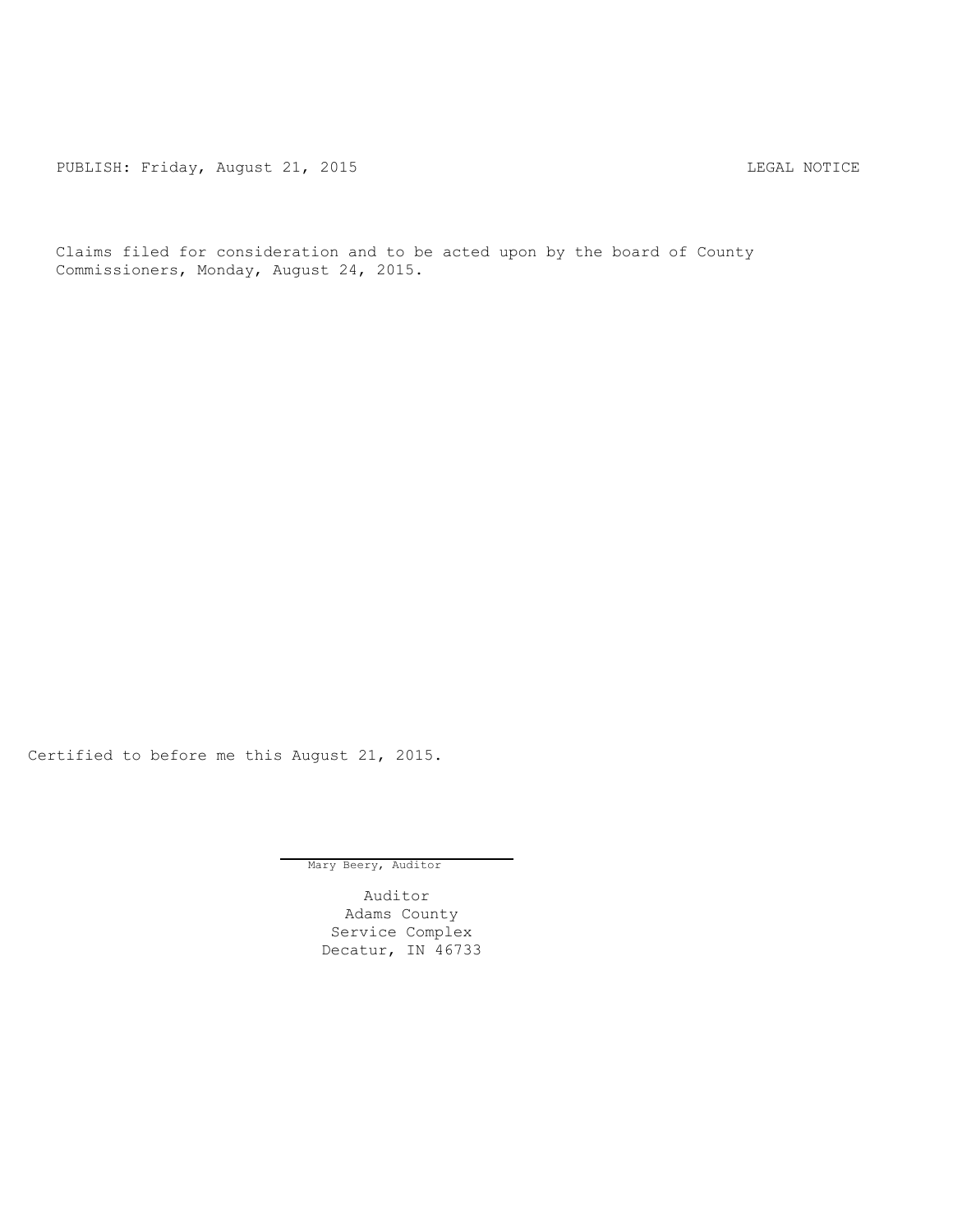

## **Claims Docket for Newspaper Adams County, Indiana**

## For Period: **7/28/2015** to **8/10/2015**

*313 W. Jefferson St. Decatur, IN 46733 (219) 724-2600*

## Date Claims to be Paid: **8/24/2015**

| Vendor                                   | Amount    | <b>Vendor</b>                         | Amount   |
|------------------------------------------|-----------|---------------------------------------|----------|
| Indiana Michigan Power                   | 4,027.36  | Arnold Lumber Co., Inc.               | 12.74    |
| Berne Ready Mix                          | 157.85    | Berne Police Department               | 196.00   |
| Suburban Propane LP                      | 209.00    | Butler, Fairman, & Seufer             | 9,495.00 |
| <b>Chet's Pest Control</b>               | 120.00    | Cintas Location #338                  | 54.35    |
| City Of Decatur                          | 586.67    | Decatur True Value                    | 262.69   |
| <b>Complete Printing Service</b>         | 336.50    | Computer Systems, Inc.                | 134.23   |
| <b>Decatur Dental Services</b>           | 518.05    | Decatur Postmaster                    | 392.00   |
| Decatur Tire Center                      | 19.50     | Erie Haven                            | 196.60   |
| Geneva Police Department                 | 164.00    | Gordon Food Service                   | 2,212.79 |
| Graybar                                  | 245.20    | Grimm's Auto                          | 60.75    |
| Imaging Office Systems, I                | 5,837.00  | Indiana Sheriffs' Association         | 635.00   |
| <b>Innovative Concepts</b>               | 75.00     | The Janitors Supply Company, Inc.     | 524.88   |
| Joe Spaulding                            | 19.54     | Lehman Feed Mill                      | 37.75    |
| Mark S. Gresla, MD                       | 60.00     | Monroe Water Department               | 180.55   |
| National Oil And Gas                     | 316.86    | Park Center, Inc.                     | 114.24   |
| Portland Motor Parts, Inc.               | 32.52     | Roger Thompson                        | 60.00    |
| Stone-Street Quarries, Inc.              | 16,629.64 | Print Shop                            | 550.62   |
| Thomas Wade Sheets                       | 25.00     | Tractor Supply Credit Plan            | 77.82    |
| Treasurer of Adams County                | 33,786.49 | Welder Services, Inc.                 | 32.23    |
| Witham Toxicology Laboratory             | 1,801.20  | Zwick And Jahn Funeral Home           | 100.00   |
| Burry, Herman, Miller & Brown, P.C.      | 972.67    | Adams County Automotive Supply, Inc.  | 209.61   |
| Purdue University                        | 735.68    | Municipal Electronics                 | 420.00   |
| Bailey's Test Strips & Thermometers, LLC | 114.50    | Waste Management                      | 362.15   |
| Pioneer Mfg. Co.                         | 910.00    | Summit City Reporting, Inc.           | 127.17   |
| Connie Sprunger                          | 15.94     | Northern District Clerk's Association | 120.00   |
| Zurcher's Best-One Tire & Auto Care, Inc | 697.50    | Kristina Nichols                      | 30.36    |
| Charles M. Tooley                        | 354.64    | Karen Fouts                           | 104.94   |
| Emil W. Meyer                            | 60.00     | <b>Expert Transmission</b>            | 1,382.18 |
| Harvest Land Co-op                       | 5,723.36  | Wal-Mart                              | 175.50   |
| Beth A. Webber                           | 549.50    | Thomas R Krueckeberg                  | 100.76   |
| Adams County Sheriff's Department        | 298.00    | <b>ERS</b> Wireless Communications    | 1,570.90 |
| GEELS Backhoe Service, LLC               | 200.00    | Troyer's Market LLC                   | 1,131.31 |
| Harris Computer Systems                  | 220.82    | Kendall Electric, Inc.                | 31.61    |
| Hiram J. Hash & Sons, Inc.               | 68.57     | Gary A Burkhart                       | 1.19     |
| Allen County Juvenile Center             | 300.00    | <b>Standard Register Company</b>      | 148.73   |
| InfoBind Systems, Inc.                   | 18.65     | Michelle Hackenjos                    | 22.73    |
| Alpine Falls, Inc.                       | 16.48     | 5 Alarm Fire & Safety Equipment, LLC  | 220.79   |
| Baker Soil Services, Inc.                | 100.00    | Verizon Wireless                      | 3,102.98 |
| <b>Stationair's Express</b>              | 310.71    | Landon Patterson                      | 89.06    |
| Habegger's Ace Lumber #4488              | 8.99      | Miller Land Surveying, Inc.           | 525.00   |
| Chad Kukelhan                            | 180.00    | Marco Developments, LLC               | 1,818.30 |
| Julie Jahn                               | 45.00     | LBH Chemical & Industrial             | 1,295.87 |
| League for the Blind $& Disabeled$       | 90.00     | RICOH USA, INC.                       | 171.48   |
| Office Depot                             | 169.81    | Decatur Ace Hardware                  | 1,252.19 |
| Association of Indiana Counties          | 340.00    | First Response                        | 67.00    |
| <b>Direct Fitness Solutions</b>          | 6,090.28  | O'Reilly Auto Parts                   | 67.55    |
| Purdue CES Education Fund                | 120.00    | Paperless Business Solutions, LLC     | 257.50   |
| <b>Central Customer Charges</b>          | 427.27    | Jerandan Portable Toilets             | 260.85   |